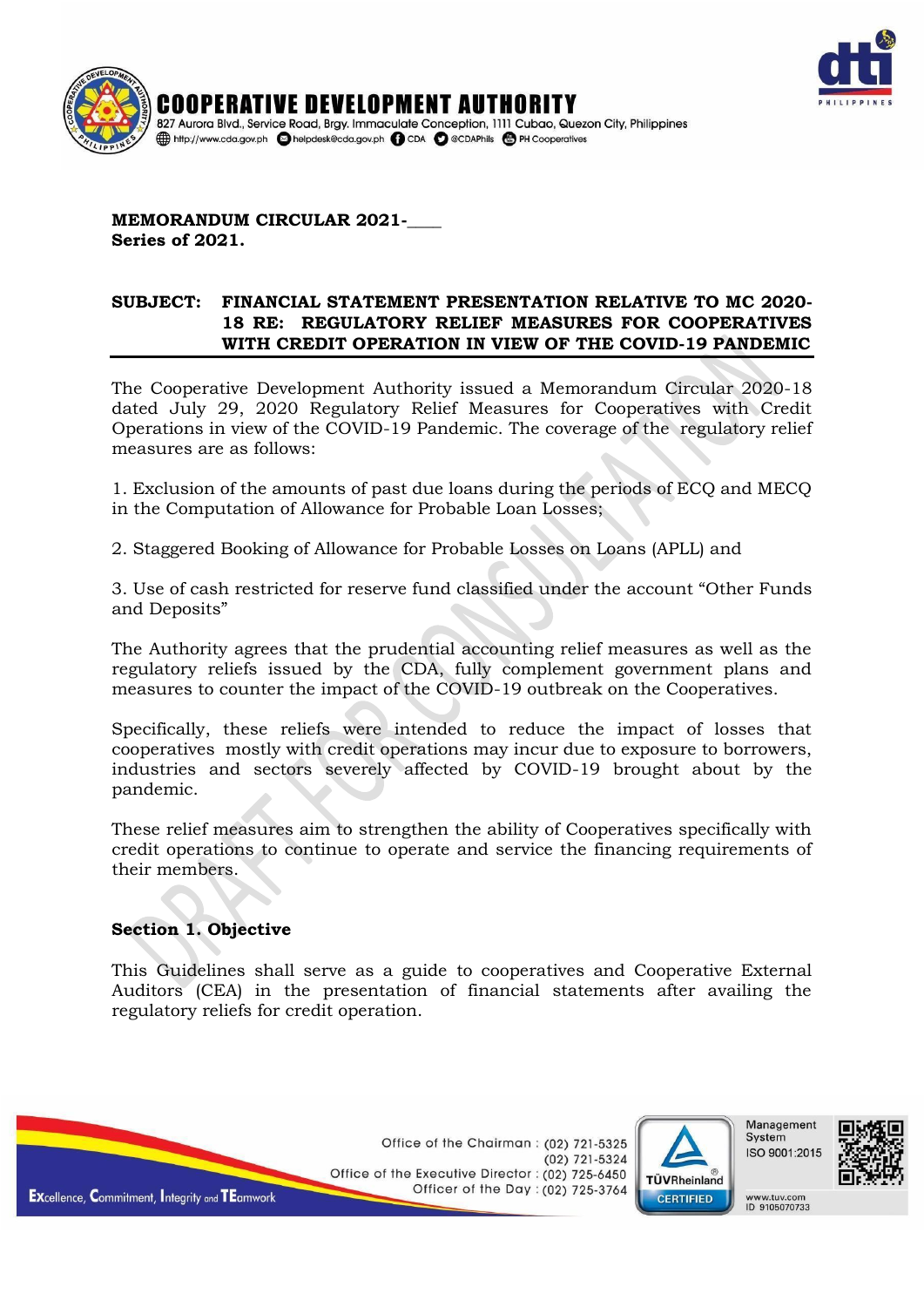# **Section 2. Coverage**

This Guidelines shall cover all cooperatives who have availed of the Regulatory reliefs for credit operations under MC 2020-18 and to all CEA who will audit the financial statement of the said cooperatives.

# **Section 3. Presentation and Disclosure in the Financial Statements**

Under Section 3 Chapter III of the PFRF, a cooperative shall not describe financial statements as complying with PFRF for Cooperatives unless they comply with all the requirements of the said framework.

The PFRF for Cooperatives prescribes that the financial statements prepared and filed by cooperatives registered within the Authority shall be in accordance with the aforementioned financial reporting framework

Therefore, in consideration of the government's initiative to provide relief to industries affected by the COVID-19 pandemic, the Authority allows cooperatives who have availed of the regulatory relief to specify in the "Basis of Preparation of the Financial Statements" section of the financial statements the reliefs availed of and indicate that the availment thereof covers only current-year transactions. For consistency of presentation, Cooperatives should comply with following prescribed wordings:

*"The accompanying financial statements have been prepared in accordance with Philippine Financial Reporting Framework for Cooperatives, taking into consideration cooperative laws, rules, policies and regulations including the application of the regulatory reliefs issued and approved by the Cooperative Development Authority in response to the COVID-19 pandemic: (enumerate reliefs availed of).* 

*The reliefs cover only current-year transactions/events and do not impact the comparative period/s"*

Cooperatives who have availed of the herein regulatory reliefs shall disclose the following information in the Notes to Financial Statements, for all the reporting \periods affected:

- 1. For the exclusion of the amounts of past due loans during the periods of ECQ and MECQ in the Computation of Allowance for Probable Loan Losses
	- a. The amount excluded in the computation of past due;
- 2. For the staggered booking of Allowance for Probable Losses on Loans (APLL)
	- a. The staggered recognition of APLL, including the schedule of staggered allocation used;
	- b. Amount of allowance recognized/amortized for the period
	- c. Balance of unrecognized (unamortized) allowance, if any; and/or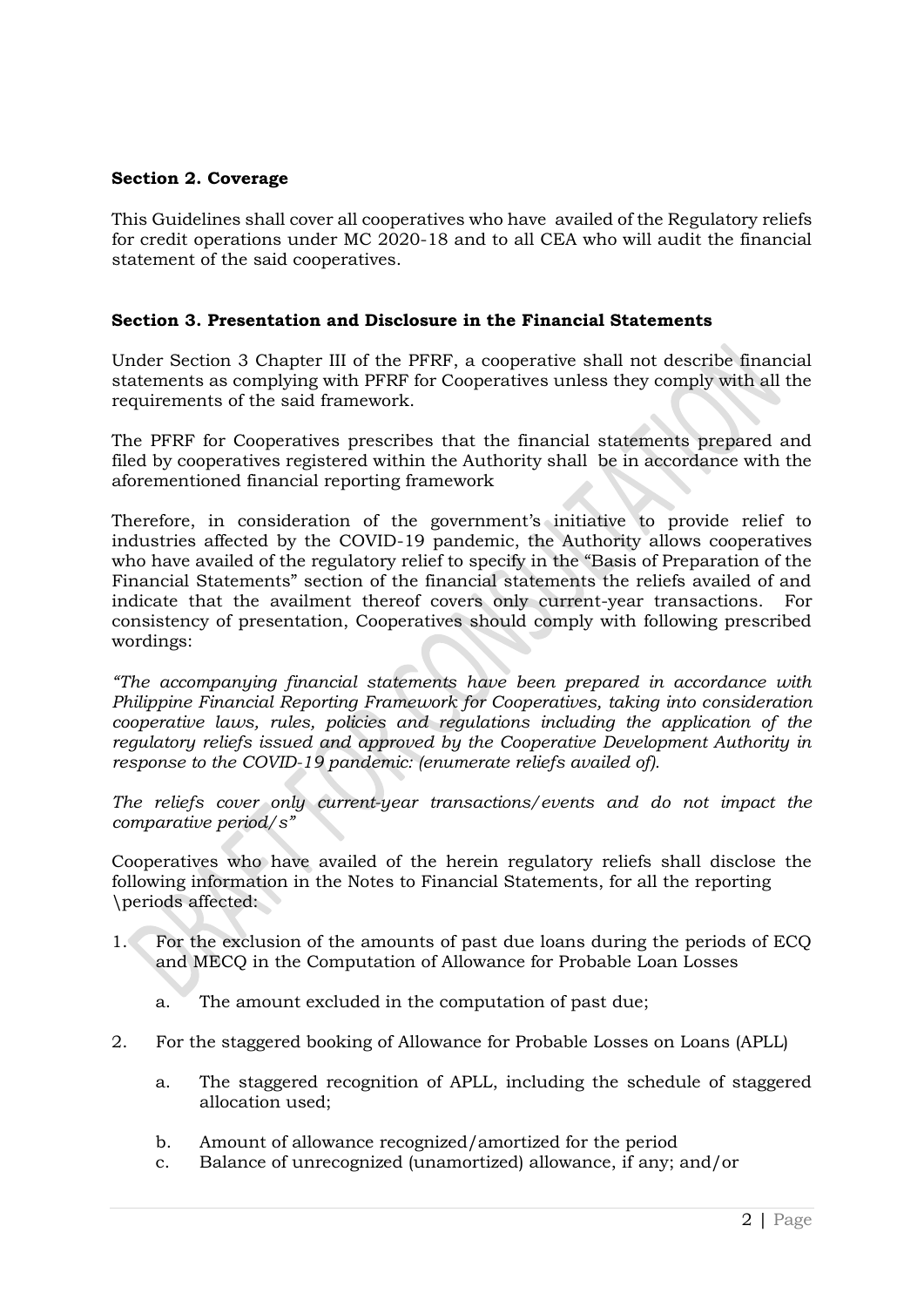- 3. For the use of cash restricted for reserve fund classified under the account "Other Funds and Deposits"
	- a. Amount of cash taken from the Reserve Fund to be replenished
	- b. Accounts where such cash was used

The disclosures, by the application of the regulatory reliefs issued and approved by the Authority, shall form part of the applicable financial reporting framework for the purpose of preparing and filing general-purpose financial statements with the Authority.

## **Section 4. Independent Auditor's Report**

Where the cooperative accredited external auditor has been engaged to perform an audit on the annual financial statements of cooperatives who have availed of the above-mentioned regulatory reliefs , the CEA shall reflect in the opinion paragraph that the financial statements are prepared in accordance with the PFRF for Cooperatives, taking into consideration cooperative laws, rules, policies and regulations *i*ncluding the application of the regulatory reliefs issued and approved by the Cooperative Development Authority in response to the COVID-19 pandemic.

In addition, the CEA shall include an Emphasis of Matter paragraph in the auditor's report to draw attention to the basis of accounting that has been used in the preparation of the financial statements.

# **Section 5. Evaluation and Monitoring**

The Regulation Section/Division shall monitor the compliance and application of this Guidelines.

## **Section 6. Effectivity**

This Circular shall take effect upon approval by the CDA Board and fifteen (15) days after filing with the Office of National Administrative Registry (ONAR).

Approved by the Board of Directors pursuant to Res. No.

**For the CDA Board:**

By: